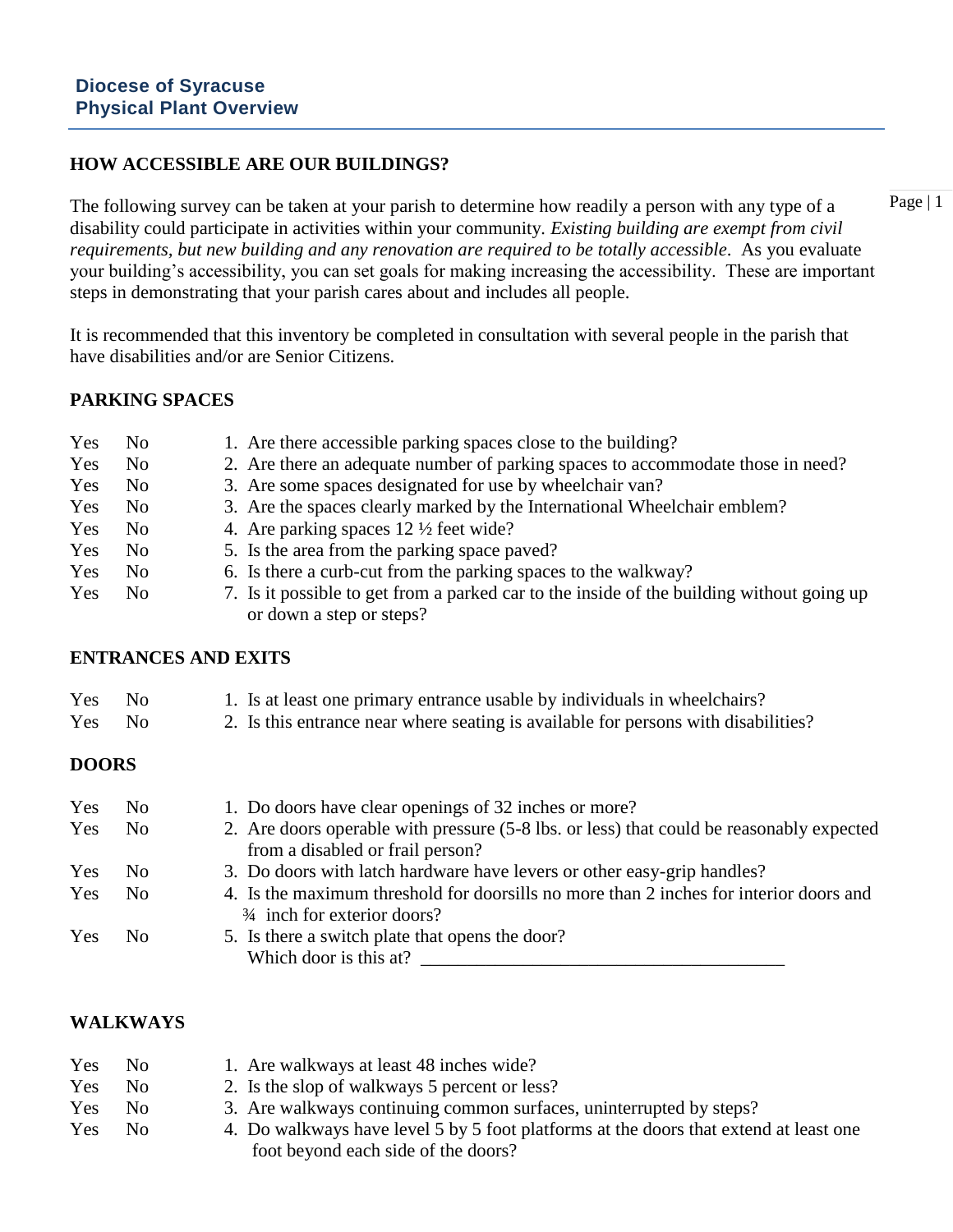### **RAMPS**

| Yes | No. | 1. Do ramps have a slope no greater than 1 foot rise in 12 feet and a width of at least 36<br>inches?                                 |           |
|-----|-----|---------------------------------------------------------------------------------------------------------------------------------------|-----------|
| Yes | No. | 2. Do ramps have handrails on both sides, 32 inches above the surface?                                                                | Page $ 2$ |
| Yes | No. | 3. Do handrails extend one foot beyond the tops and bottoms of the ramps?                                                             |           |
| Yes | No. | 4. Do ramps have non-slip surfaces?                                                                                                   |           |
| Yes | No. | 5. Do ramps have level platforms in front of doors that allow at least 5 feet of straight<br>clearance?<br>Where is the ramp located? |           |

## **REST ROOMS**

| Yes        | No.            | 1. Is there at least one accessible rest room on each floor?                                        |
|------------|----------------|-----------------------------------------------------------------------------------------------------|
| Yes        | N <sub>0</sub> | 2. Does the entry door have at least a 32 inch clear opening?                                       |
| Yes        | N <sub>0</sub> | 3. Do rest rooms have 5 by 5 foot turning space?                                                    |
| Yes        | No.            | 4. Is there at least one stall that is 36 inches wide with 48 inch clear depth from door            |
|            |                | closing to the front of the commode?                                                                |
| Yes        | N <sub>0</sub> | 5. Does the stall have a 32 inch wide door that swings out?                                         |
| Yes        | N <sub>0</sub> | 6. Does the stall have grab bars on each side?                                                      |
| <b>Yes</b> | N <sub>0</sub> | 7. Is there a wall-mounted sink with 29 inch clearance from the floor to the bottom of<br>the sink? |
| Yes        | N <sub>0</sub> | 8. Are drain pipes and hot water pipes covered or insulated?                                        |
| Yes        | N <sub>0</sub> | 9. Are faucet controls easy to operate?                                                             |
| Yes        | N <sub>0</sub> | 10. Are towel dispensers mounted no higher than 40 inches from the floor?                           |

### **MULTI-STORY BUILDINGS**

| Yes  | No.          | 1. Is there an elevator to all levels of the building?                |
|------|--------------|-----------------------------------------------------------------------|
| Yes  | No.          | 2. Does the elevator door opening have a width of at least 36 inches? |
| Yes. | No.          | 3. Is the elevator cab at least 54 inches by 68 inches?               |
| Yes  | No.          | 4. Are elevator controls 54 inches or less from the floor?            |
| Yes  | $N_{\Omega}$ | 5. Do stairs have handrails on both sides?                            |

# **WATER FOUNTAINS**

| <b>Yes</b> | No. | 1. Is at least one fountain on each floor accessible to people in wheelchairs? |
|------------|-----|--------------------------------------------------------------------------------|
| Yes.       | -No | 2. Is the fountain basin no higher than $30 - 36$ inches from the floor?       |
| <b>Yes</b> | No. | 3. Are fountains operated easily by hand?                                      |

## **CHURCH**

| Yes        | $N_{\Omega}$ | 1. Are there at least two seating spaces provided for wheelchair users? |
|------------|--------------|-------------------------------------------------------------------------|
|            |              | Pews can be shortened by 36 inches to provide wheelchair space.         |
| <b>Yes</b> | No.          | 2. Is there wheelchair access to the choir?                             |
| Yes        | No.          | 3. Is hearing amplification provided?                                   |
|            |              | What kind?                                                              |
|            |              |                                                                         |

How is it communicated that it is available?